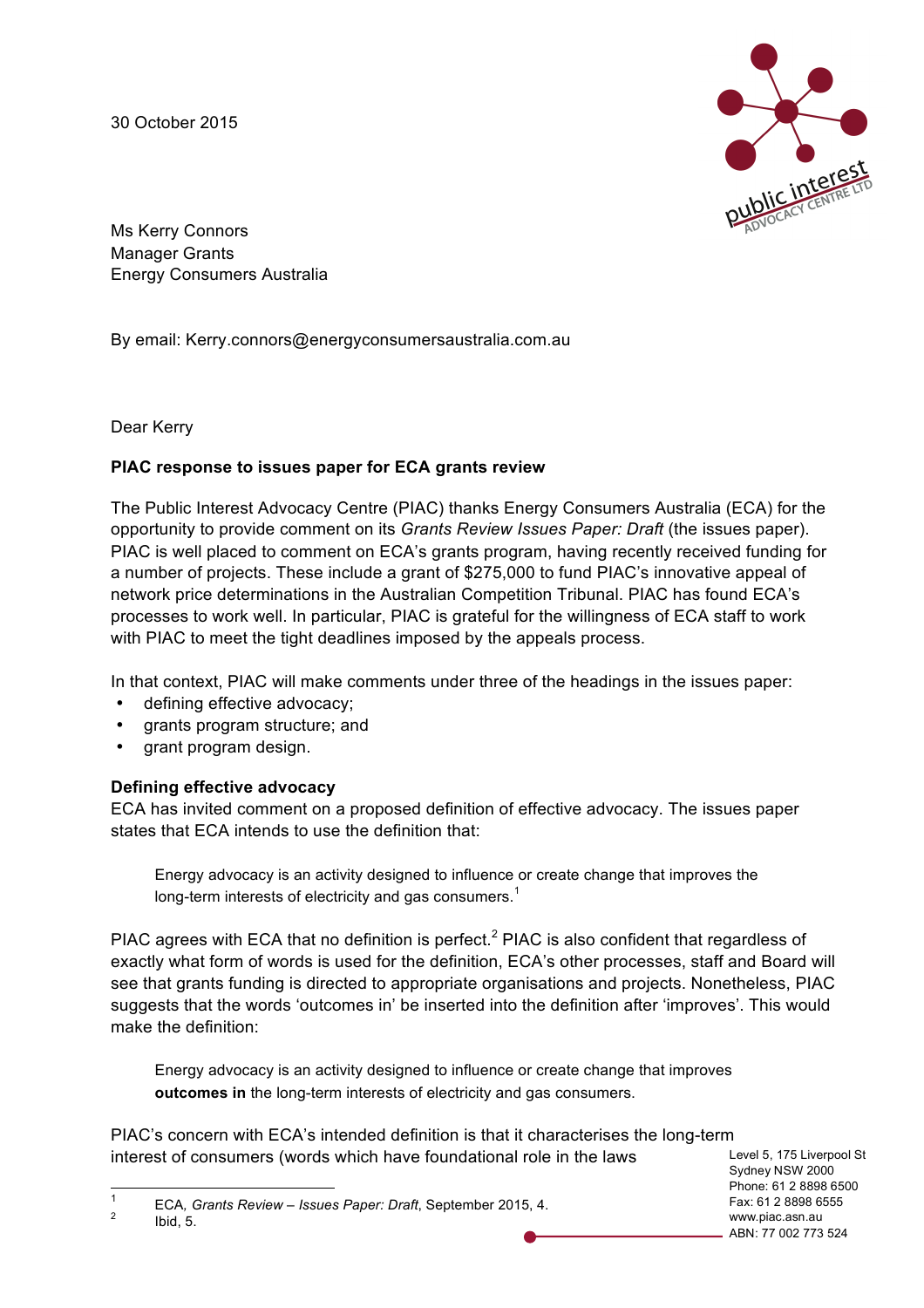governing energy supply and consumption, through their presence in the National Electricity and Gas Objectives) as something that needs to be changed through every advocacy effort. In contract, PIAC believes that consumers' long-term interest is a direction in which such advocacy efforts are made. While the specific issue at hand will change over time (due to the changing nature of electricity supply), the direction of advocacy efforts remains constant. Put simply, the definition is meant to perform a high level guiding function. PIAC considers it will be more effective in doing so if the proposed addition is made.

# *Recommendation 1*

*PIAC recommends that ECA defines effective advocacy as: Energy advocacy is an activity designed to influence or create change that improves outcomes in the long-term interests of consumers.* 

### **Grants program structure**

PIAC supports the proposed grants program structure and makes the following specific comments. Firstly, PIAC agrees with the proposal for drawing a continued distinction between advocacy and research grants. While there is significant overlap between these two types (for example, the best advocacy is evidence based), it is useful to draw the distinction between the two because advocacy is not an activity that all organisations undertake. The example highlighted in the issues paper is academic institutions. Research from academic institutions is an extremely valuable resource for consumer advocates such as PIAC (for example, RMIT's report on household ability to respond to time of use electricity prices<sup>3</sup>). Indeed, evidence compiled without an agenda can be more useful as an advocacy tool than research commissioned for a specific purpose. Accordingly, PIAC supports having a category of grant for which academic institutions can easily apply.

Secondly, PIAC welcomes the creation of the CEO Grants Program to provide small grants at a lower administrative burden to applicants. The administrative burden of applying for small grants can often represent a barrier for small organisations.. As noted in the issues paper, such a scheme would need to have a cap on eligible grants. PIAC believes that that \$10,000 is an appropriate level for that cap.

*Recommendation 2 PIAC recommends the cap for ECA CEO grants be set at \$10,000.*

# **Grants program design**

PIAC is fully supportive of the program design outlined in the issues paper. Grant applications are to be made and assessed against ECA's strategic priorities, which in turn give effect to ECA's 'constitutional function to promote the long-term interest of consumers'.<sup>4</sup> PIAC notes that such an approach places an appropriately significant importance on the development of ECA's strategic priorities. PIAC is confident that those priorities will be developed through a robust and collaborative process.

PIAC equally welcomes ECA's commitment to achieving value for money in administering the grants program, as well as the commitment to probity and transparency. Those characteristics are desirable features of any funding program. However, they are even more important given ECA is making grants that are funded with money collected from all electricity consumers.

 <sup>3</sup> Nicholls, L & Strengers, Y, *Changing demand: Flexibility of energy practices in households with children*, January 2015, RMIT University – Centre for Urban Research.<br>
ECA, above n 1, 7.